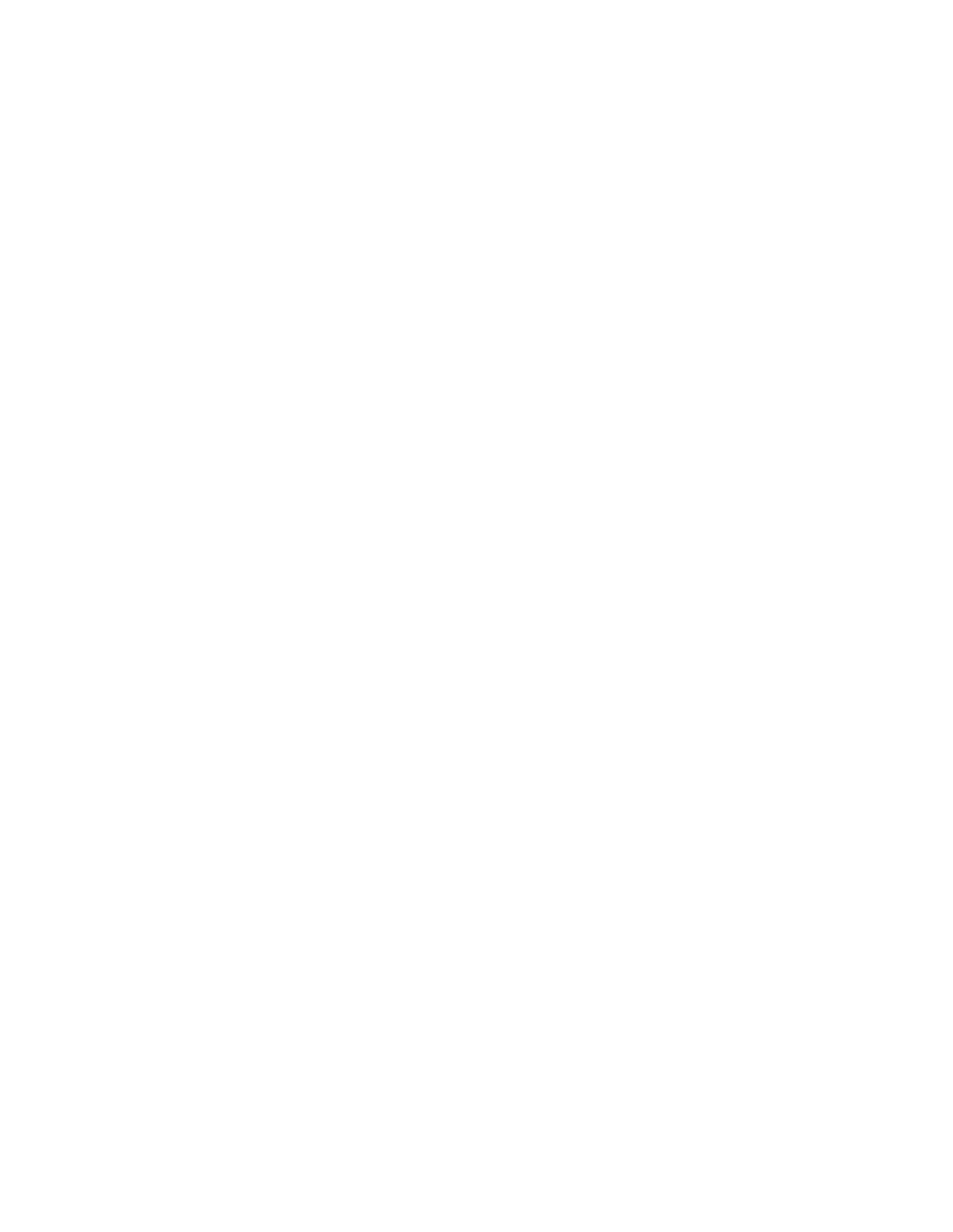# **M E M O R A N D U M**

**TO:** Yampa River Hydrology Subcommittee

**FROM:** Ray Alvarado

**DATE:** November 6, 2000

**SUBJECT:** Yampa River Modeling Assumptions under "Current Level" of Depletions

As requested during the November 3, 2000 Hydrology Subcommittee conference call, I have written down the new modeling assumptions to be used for power,  $M \& I$  and agriculture uses under "current level of depletions.

Demands

- For the period 1975-1998, irrigation demands will be taken directly from the Calculated data set. For the period prior to 1975, demands will be estimated using the average of the 1975-1998 Calculated demands for the same month and hydrologic condition, but *without* constraint of net cumulative decree. Does not include any fallow lands that maybe irrigated in the future.
- Municipal demands will be set to 1998 demand levels.
- Industrial demands will set to monthly averages over 1985-1998. Public Service as well as Tri-State will submit these monthly demands to the CWCB.
- Transbasin diversion demands will be set to average monthly diversions over the period 1975-1998.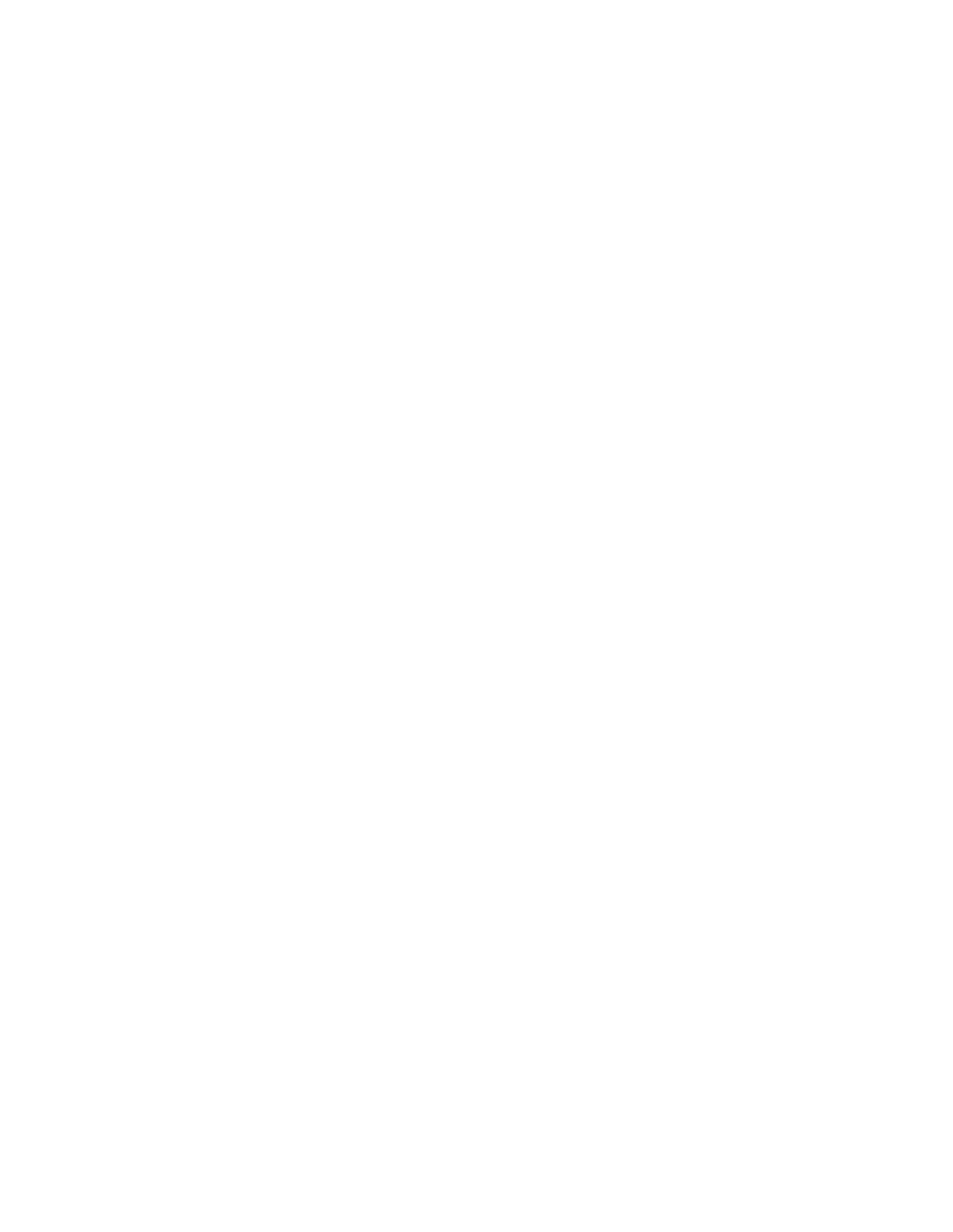# **M E M O R A N D U M**

**TO:** Yampa River PBO Water Subcommittee

**FROM:** Ray Alvarado

**DATE:** November 21, 2000

**SUBJECT:** Yampa River Modeling Results

Pursuant to the Water Subcommittee's November 3 conference call, I have summarized the latest Yampa modeling results using the Subcommittee's revised assumptions for power, M & I and agricultural depletions under "current" levels of demand, as well as projected depletions under 2045 demand conditions. The following tables do not include Water District 56.

Depletions under "ideal" conditions assumed that water supply is not a limiting factor.

| Average depletions under "ideal" conditions, values in acre-feet |                  |                  |               |                               |
|------------------------------------------------------------------|------------------|------------------|---------------|-------------------------------|
| Use                                                              | Current<br>Level | Change           | 2045<br>Level | Comments                      |
| Agriculture                                                      | 92,258           | $\boldsymbol{0}$ | 92,258        | No Change                     |
| M & I                                                            | 5,202            | 10,105           | 15,307        | <b>BBC</b> Projected Increase |
| Power                                                            | 16,947           | 15,403           | 32,350        | <b>BBC</b> Projected Increase |
| Exports                                                          | 2,917            | $\boldsymbol{0}$ | 2,917         | No Change                     |
| Evaporation                                                      | 12,543           | $\overline{0}$   | 12,543        | No Change                     |
| Totals                                                           | 129,867          | 25,508           | 155,375       |                               |

**Table 1**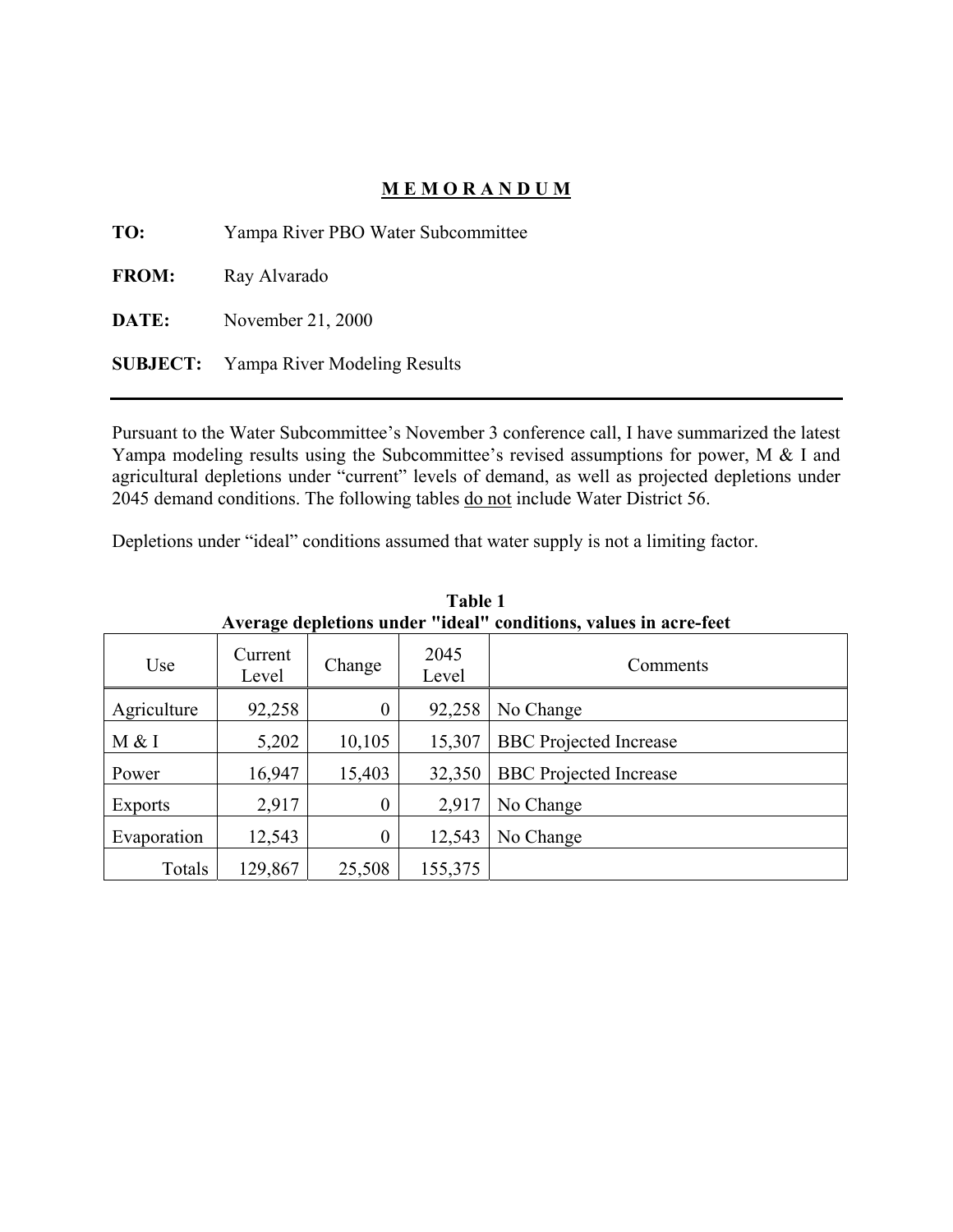Table 2 summarizes the modeling results when physical and legal availability constraints are placed on the "ideal" demands. There are changes from values listed in my June 26, 2000 memorandum. These are mainly due to "new" averages being used. For M & I, the decrease of 210 ac-ft is due to an incorrect starting value. This was corrected for this effort.

| $\cdots$ . The model of the model of $\cdots$ and $\cdots$ and $\cdots$ are $\cdots$ |                  |                  |               |                                  |
|--------------------------------------------------------------------------------------|------------------|------------------|---------------|----------------------------------|
| Use                                                                                  | Current<br>Level | Change           | 2045<br>Level | Comments                         |
| Agriculture                                                                          | 87,765           | $-10$            | 87,755        | Affected by senior M&I and Power |
| M & I                                                                                | 5,201            | 9,899            | 15,100        | <b>BBC</b> Projected Increase    |
| Power                                                                                | 16,947           | 15,403           | 32,350        | <b>BBC</b> Projected Increase    |
| <b>Exports</b>                                                                       | 2,815            | $\boldsymbol{0}$ | 2,814         | No Change                        |
| Evaporation                                                                          | 12,543           | $\overline{0}$   | 12,543        | No Change                        |
| Totals                                                                               | 125,271          | 25,292           | 150,562       |                                  |

**Table 2 Average modeled depletions , values in acre-feet** 

The shortages shown in Table 3 are partly due to the increase power demands as well as physical supply limits. Some of the agriculture depletion shortages occur due to the operation of Wyoming's demands in Water District 54 as well as the method of calculating irrigation efficiencies.

| "ideal", values in acre-feet |                  |            |  |  |
|------------------------------|------------------|------------|--|--|
| Use                          | Current<br>Level | 2045 Level |  |  |
| Agriculture                  | 4,493            | 4,503      |  |  |
| M & I                        |                  | 207        |  |  |
| Power                        |                  |            |  |  |
| <b>Exports</b>               | 102              | 103        |  |  |
| Evaporation                  |                  |            |  |  |
| Totals                       | 4,596            | 4,813      |  |  |

**Table 3 Average modeled depletion shortages from**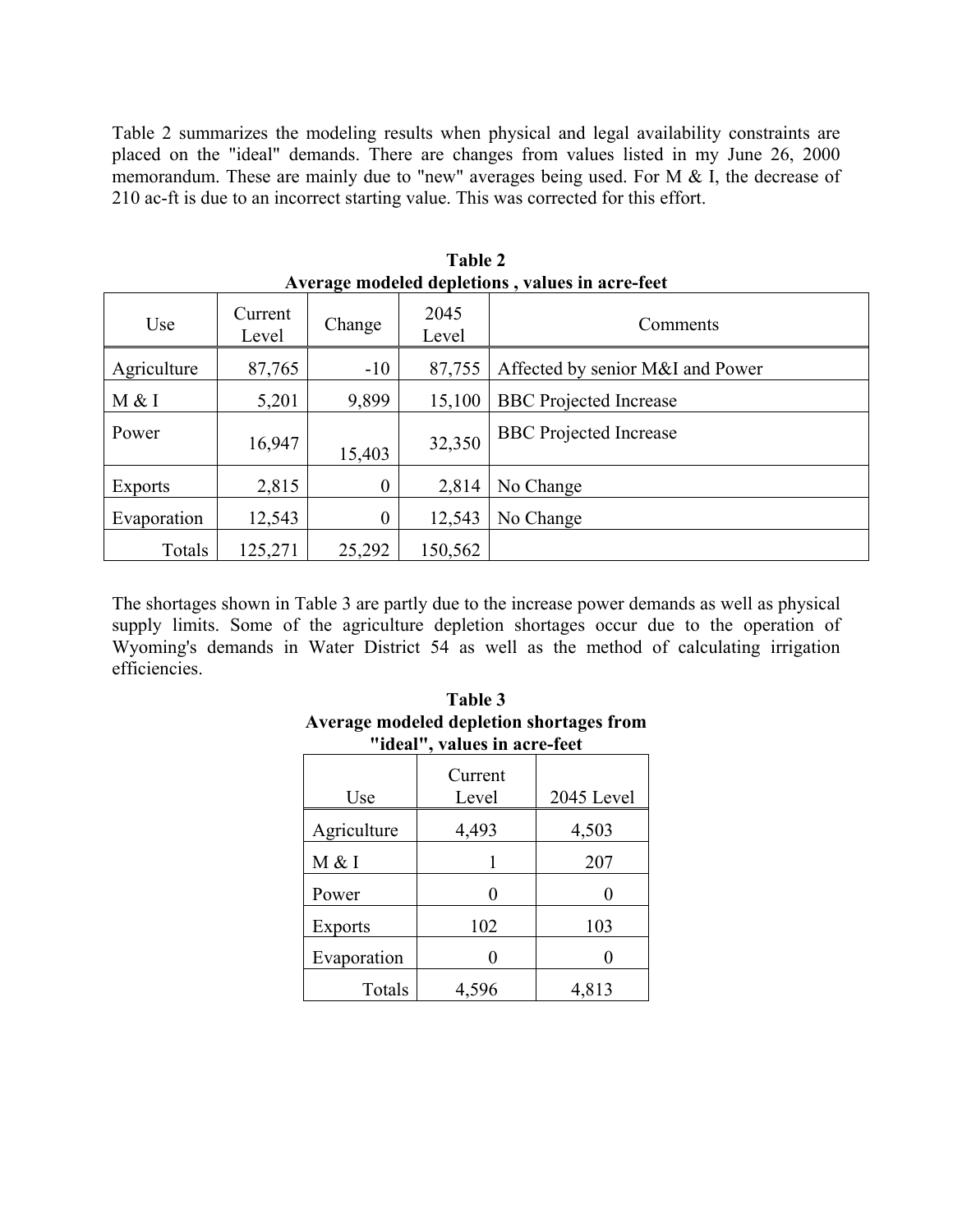# **TECHNICAL MEMORANDUM**

# SUBJECT: **Green River Basin Plan**  *Wyoming Depletions in the Little Snake River Basin*

### PREPARED BY: States West Water Resources Corporation Revision made August 23, 2000 by Wyoming State Engineer's Office

#### Introduction

The Little Snake River is not directly tributary to the Green River in Wyoming. It is tributary to the Yampa River which ultimately flows into the Green in Dinosaur National Monument in northwestern Colorado. A programmatic biological opinion will be prepared to address the potential effects of the "Management Plan for Recovery of the Endangered Fishes of the Yampa River Basin and Continuation of Existing Human Water Uses and Future Water Development." The purpose of the Management Plan is to allow for the use and future development of Yampa River Valley water resources and to protect and promote the recovery of the four endangered fish species which reside in the Upper Colorado River Basin. The development of the Management Plan is occurring as an activity of the ongoing Recovery Implementation Program for Endangered Fish Species in the Upper Colorado River Basin, which has been ongoing since 1988. The State of Wyoming is a participant in the Recovery Program and is participating in the development of the Management Plan. This memorandum documents current estimates of depletions due to activities in Wyoming, and presents estimates of depletions out to year 2045.

The average annual water yield from the Little Snake River Basin in total is 428,000 acre-feet (Hawkins and O'Brien, 1997). Sources of depletions in Wyoming include irrigated agriculture, environmental use, municipal use and transbasin diversions for the City of Cheyenne. As of 1994, total Wyoming depletions in the basin were estimated at 39,900 acre-feet annually (Burns & McDonnell, 1999, Appendix D).

No current depletions are explicitly associated with either industrial or domestic uses. Industrial uses are small and generally included within municipal demand estimates. Domestic uses are also small. To the extent they are comprised of individual small wells serving residential populations, domestic uses will not significantly affect surface water flows.

Therefore, determination of current and future demands consists of updating municipal, agricultural and City of Cheyenne depletions, and projecting them out to year 2045. Additional depletions are estimated for future environmental and industrial uses.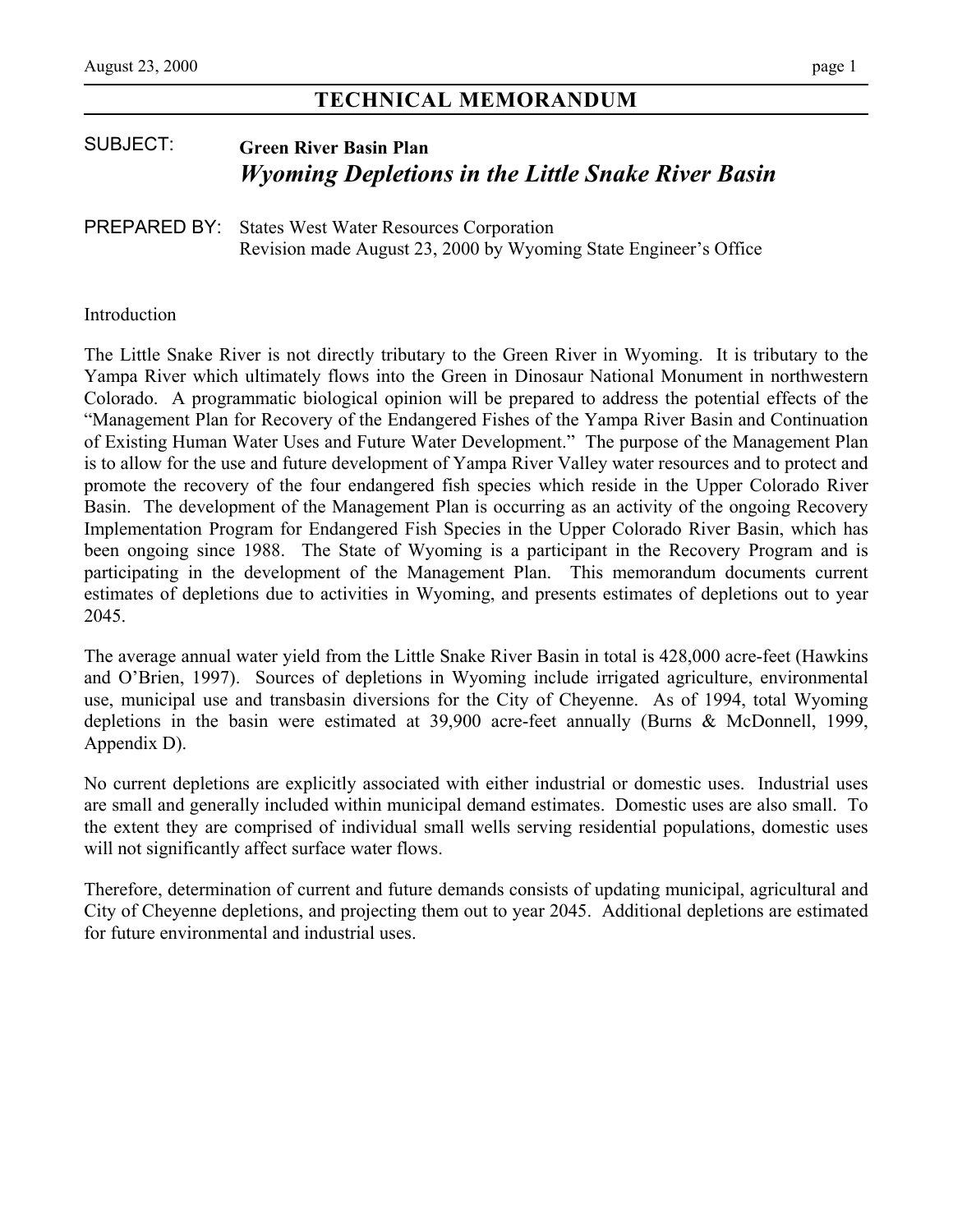Burns and McDonnell (ibid.) provide a higher current municipal depletion of 106.8 acre-feet. Current population estimates are 375, 300 for Baggs and 75 for Dixon, for a current use rate of 0.20 acrefeet/person-year using Purcell's numbers. To project these depletions to year 2045, population projections outlined by Watts (2000) are used. While Watts proposes three growth scenarios, only the moderate growth scenario is used herein. This scenario is based on U.S. Census Bureau projections.

According to Watts, Baggs and Dixon, together, would experience total growth of 10.8 percent from 2000 to 2030. Projected to 2045, or another 15 years beyond the 2030 horizon looked at by Watts, gives a growth total of 16.2 percent. This projection is performed by linear extrapolation, which is satisfactory in this case because the moderate growth curve is linear in later years.

Therefore, projecting municipal demands consists of taking existing use and increasing it by the expected percentage population increase. A current depletion of 76 acre-feet annually, increased by 16.2 percent, gives a 2045 municipal depletion of 88 acre-feet per year.

#### **City of Cheyenne Depletions**

Part of the City of Cheyenne's water supply system is comprised of the Stage I and Stage II Projects. These projects consist of collection and transmission systems in the Little Snake River Drainage. Water is collected from several tributaries of the Little Snake River and delivered to a tunnel that transports the water under the continental divide to Hog Park Reservoir in the North Platte River Basin. Storage in Hog Park Reservoir is released to replace water diverted to Cheyenne through the Rob Roy supply components of the Stage I and II Projects, which transport water from the North Platte River Basin to the South Platte River Basin. The current amount of water diverted from the Little Snake Basin, based on the 1995-1997 usage period, is 14,400 acre-feet per year.

Maximum annual capacity of the Stage I/II system is dictated by the larger of the potential yield of this system (21,000 acre-feet, Black and Veatch, 1994) versus the one-fill limitation on Hog Park Reservoir (22,656 acre-feet). In this case, maximum potential depletion allowed to the Little Snake River Basin is therefore 22,656 acre-feet. The City of Cheyenne has no current plan to enlarge the Stage I/II system, however, its capacity will be reached in the 2040-2050 time frame under current growth estimates. Agricultural Depletions

Agricultural depletions arise from the consumptive use of water by irrigated crops and pasture. Determination of this depletion requires estimates of the current irrigated acreage in the basin and of actual crop consumptive requirements.

O'Grady, et al, (2000) calculated the amount of irrigated lands in the Little Snake Basin using 1983- 1984 aerial photography corrected by 1997-1999 infrared satellite imagery. This work resulted in an estimate of current irrigation of Wyoming lands totaling 15,929 acres. Crop distribution in the basin was previously estimated to be 75 percent grass hay, 11 percent alfalfa and 14 percent irrigated pasture (Western Water Consultants, 1992).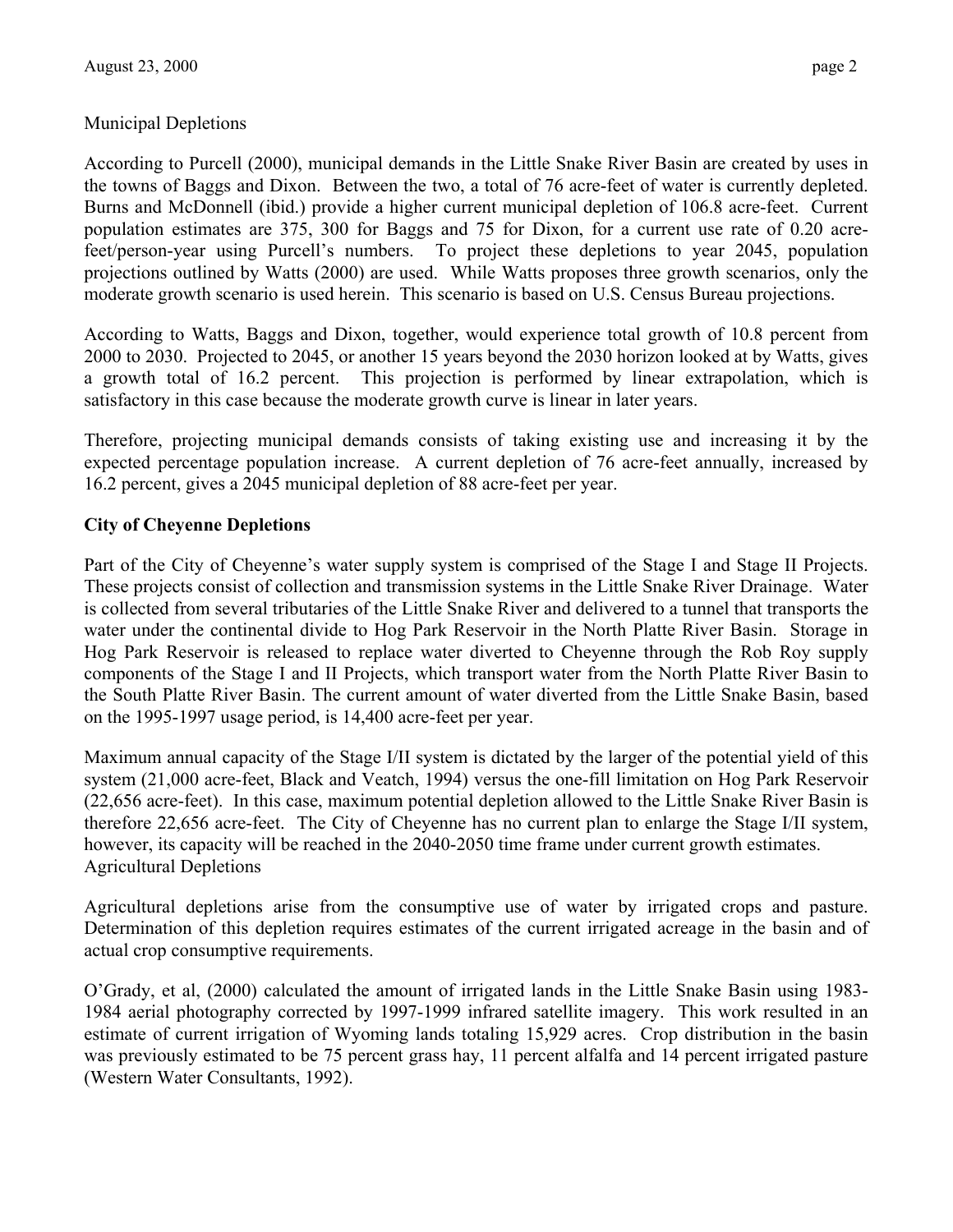Maximum consumptive use of these crops is only achieved with a full water supply. Consumptive irrigation requirement (CIR) at Dixon, or that amount needed in excess of rainfall to produce a crop, was determined by Trelease et al. (1970), as modified by Pochop, et al. (1992) to be 22.78 inches (1.9 feet) for alfalfa and 20.96 inches (1.75 feet) for pasture grass (or grass hay). Modifications to these numbers to include mountain meadow hay were developed for the Green River Basin Water Plan. For this type of hay, it has been determined that the irrigated lands above Baggs would experience 19.59 inches (1.63 feet) of annual CIR. For purposes of depletion estimation, the following distribution was used: lands above Baggs were represented by 89 percent mountain meadow hay and 11 percent alfalfa, with lands below Baggs represented by 89 percent pasture grass/grass hay and 11 percent alfalfa. From irrigated lands mapping, there exist 11,571 acres above Baggs and 4,358 acres below Baggs.

Under the cropping and irrigated lands percentages given above, the total crop-weighted CIR would be as follows:

| Crop                  | <b>Above Baggs</b> | <b>Below Baggs</b> | <b>Total</b> |
|-----------------------|--------------------|--------------------|--------------|
| <b>Grass Acres</b>    | 10,298             | 3,879              | 14,194       |
| Meadow/Grass CIR, ft. | 1.63               | 1.75               |              |
| Grass Total CIR, AF   | 16,786             | 6,788              | 23,574       |
| Alfalfa Acres         | 1,273              | 479                | 1,755        |
| Alfalfa CIR, ft.      | 1.9                | 1.9                |              |
| Total Alfalfa CIR, AF | 2,419              | 910                | 3,329        |
| Total CIR, AF         | 19,205             | 7,698              | 26,903       |

These CIR calculations equate on a crop-weighted basis to 1.66 feet of CIR above Baggs and 1.77 feet below Baggs. Estimates of actual agricultural depletions (and review of irrigation diversion records) have shown less depletion than full CIR would dictate, which is to be expected. Estimates of agricultural depletion, based on studies prepared for High Savery Reservoir (Burns and McDonnell, ibid.), indicate the basin to currently receive about a 75 percent supply without storage. Current agricultural depletions are therefore estimated to be 20,050 acre-feet per year. It is recognized that in practice full CIR is usually not achievable unless fields are flat and irrigation timing is precise. Nonetheless, full CIR values provide a reasonable calculation of the needs and demands of the aggregate irrigation in the basin.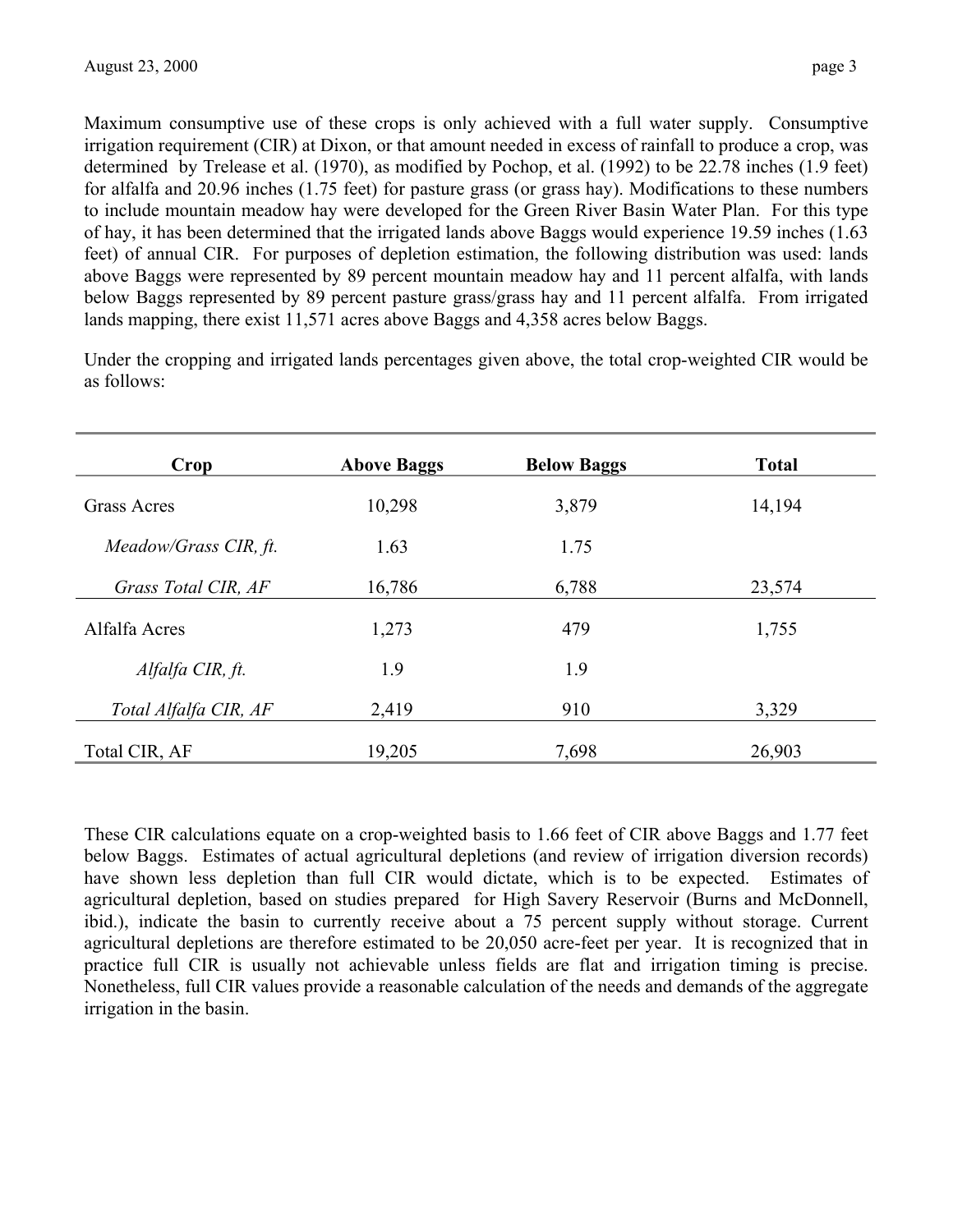Depletions associated with the High Savery Dam project are expected to average 7,724 acre-feet per year as given in the Record of Decision, Final Environmental Impact Statement, Little Snake Supplemental Irrigation Water Supply project (Department of the Army Corps of Engineers, June 5, 2000). Of this amount, approximately 869 acre-feet per year is attributable to evaporation from the reservoir itself, leaving 6,855 acre-feet as the depletion associated with supplemental irrigation practices. This project assumes no additional irrigated acres will be brought under production; it provides supplemental late-season water to existing lands. Adding the 20,050 acre-feet of existing depletion to 6,855 acre-feet due to High Savery provides a total agricultural depletion of 26,905 acrefeet, or essentially a 100 percent water supply based on full CIR. Because High Savery has already had a biological opinion issued, it is included in the environmental baseline under current depletions even though it has yet to be constructed.

# **Other Projects**

In 1995, several dikes were permitted on Muddy Creek by the Little Snake River Conservation District with assistance from several state and federal agencies, including the Wyoming Water Development Commission, the Bureau of Reclamation, and the Bureau of Land Management. These dikes, and the impoundments behind them, are permitted for stock and wetland purposes, and have since been constructed.

According to the reservoir permit maps, the three constructed impoundments have a total surface area of 113.5 acres, resulting in an evaporative depletion of 284 acre-feet per year at a net evaporation rate of 30 inches.

Future Depletions

The projects listed below were developed in large part with input from the Little Snake River Conservation District, and reflect their plans and desired ability to further develop the water resources of the basin.

#### *Environmental Uses*

#### *Additional Wetlands Construction*

The Little Snake River Conservation District has demonstrated the desire and ability to construct wetland habitat for wildlife, stock and riparian benefits. As quantified earlier, the District in the last 5 years has constructed wetlands with estimated depletions amounting to almost 300 acre-feet per year. Future efforts by the District are anticipated to increase the amount of wetlands by a factor of three, thus creating a future depletion on the order of 1,000 acre-feet.

#### *Little Snake River Basin Small Reservoirs Project*

A feasibility report evaluating several small reservoirs in the basin was completed by Lidstone and Anderson in 1998. This report, sponsored by the Little Snake River Conservation District, looked at the feasibility of constructing up to 34 small impoundments for purposes of stock watering, rangeland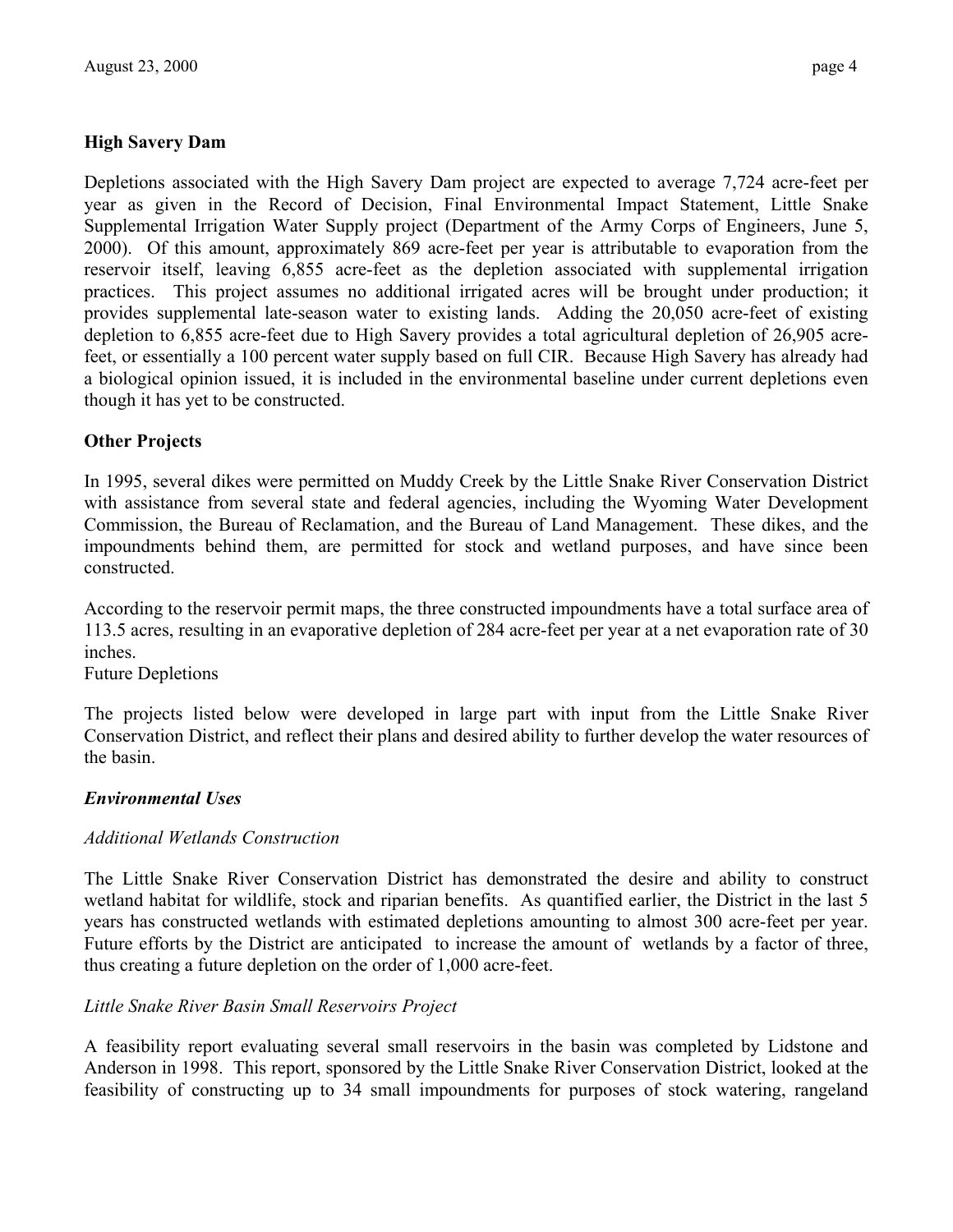improvement, and wildlife enhancement. The study resulted in a list of 12 reservoir sites to be considered for Level III design and construction funding. Currently, one reservoir is slated for construction with a second dependent on the availability of funding. For this estimate, the two slated for construction funding are considered as existing depletions, and the remaining ten considered as adding depletions for the 2045 scenario.

The two impoundments under existing funding are Ketchum Buttes 25 and Smiley Draw 27. State Engineer records indicate reservoir surface areas of 10.6 and 8.9 acres, respectively. Assuming a net evaporation of 30 inches (same as High Savery Dam, considered as representative), the total depletions for these impoundments average 49 acre-feet per year (27 and 22 acre-feet, respectively).

| Surface Area, ac. | Depletion, acre-feet |
|-------------------|----------------------|
| 50.1              | 125                  |
| 14.6              | 37                   |
| 2.9               | $\overline{7}$       |
| 2.8               | $\overline{7}$       |
| 19.9              | 50                   |
| 5.5               | 14                   |
| 88.6              | 222                  |
| 7.7               | 19                   |
| 0.7               | 2                    |
| 52.2              | 131                  |
|                   | 614                  |
|                   |                      |

The 10 impoundments for possible future construction are as follows:

*Agricultural Uses* 

#### *Miscellaneous Stock Reservoirs*

The Little Snake River Conservation District has indicated that due to siltation and other causes of loss, stock reservoirs are being replaced and will continue to be replaced over the next 45 years. Hundreds of stock reservoirs currently exist in the basin, and at the rate of five per year over 200 new ponds will be constructed by 2045. These new ponds will vary in size, and it is estimated that up to 2,000 acre-feet of depletion will be attributable to their construction and storage.

# *Dolan Mesa Canal*

Currently there is a water right and one enlargement for an irrigation supply project from Savery Creek, the Dolan Mesa Canal. Together, these rights are permitted to serve 1,600 acres. The lands are currently not irrigated, but the possibility exists that current or subsequent owners may try to bring the lands under irrigation. If all 1,600 acres were irrigated, depletion estimates (using 1.66 feet of CIR) would total 2,656 acre-feet.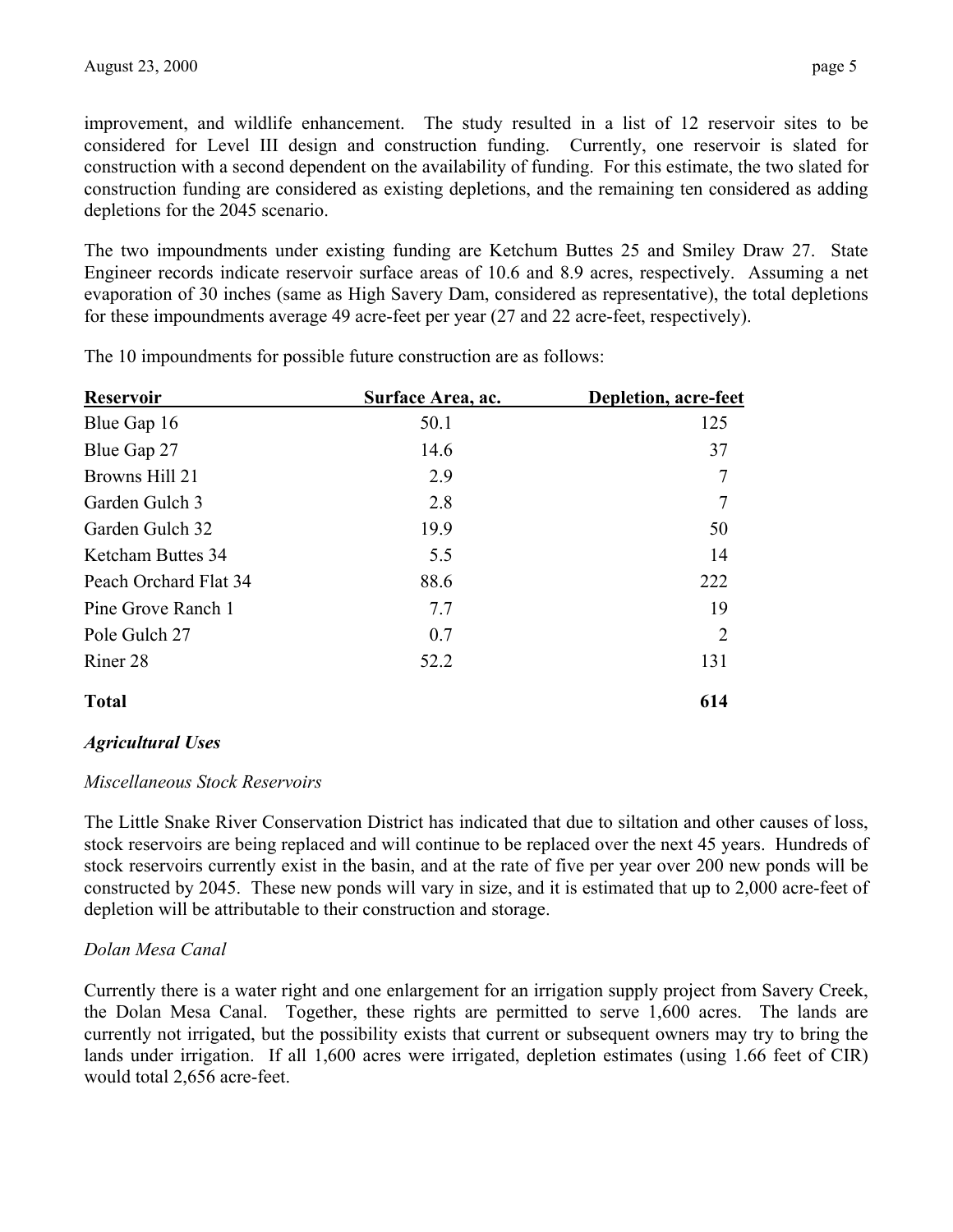Users in the State of Colorado are seeking to implement a storage project on Willow Creek, which flows into the Little Snake River south of Dixon, WY.. The Little Snake River Conservation District has expressed interest in becoming a joint applicant in the project to increase its size and serve lands in Wyoming. Under a Willow Creek reservoir, approximately 1000 acres would be served. The depletion associated with this use would amount to 1,660 acre-feet.

#### *Cottonwood Creek*

The Little Snake River Conservation District has indicated that a project is being considered that would have its source of supply water from Cottonwood Creek, tributary to the Little Snake River north of Dixon, WY. The project, anticipated to be brought before the Wyoming Water Development Commission in the fall of 2000, would add 500 acres of irrigation. The depletion associated with this use would amount to 830 acre-feet.

#### *Grieve Reservoir*

Grieve Reservoir, which washed out in the summer of 1984, is being considered for rehabilitation and enlargement. This reservoir, if enlarged, is anticipated to serve 300 acres in addition to the original grounds irrigated from the pre-existing structure. The depletion associated with this use would amount to 500 acre-feet.

#### *Muddy Creek*

The Muddy Creek Watershed is a candidate for diversions to irrigate up to 1,200 acres of pasture in the lower reaches north of Baggs, WY. At 1.77 feet of consumptive irrigation requirement, this project would result in depletions amounting to 2,100 acre-feet.

#### *Focus Ranch*

The Focus Ranch property has a need for supplemental irrigation for 200 acres. The source for this water, likely from storage, is the Roaring Fork near the National Forest boundary. At 0.5 acre-foot per acre supplemental need, this project would result in a depletion of 100 acre-feet.

#### *Pothook – Beaver Ditch*

The Little Snake River Conservation District has indicated that a project totaling approximately 400 acres could be brought into production near the confluence of Savery Creek and the Little Snake River. These lands may once have been considered to be served by the Beaver Ditch under an earlier study by the USBR as part of the Savery-Pothook project. At 1.77 feet per acre of consumptive irrigation requirement, this project would result in depletions amounting to 700 acre-feet.

The sum total of projected depletions for the additional agricultural projects listed above is 10,546 acrefeet annually.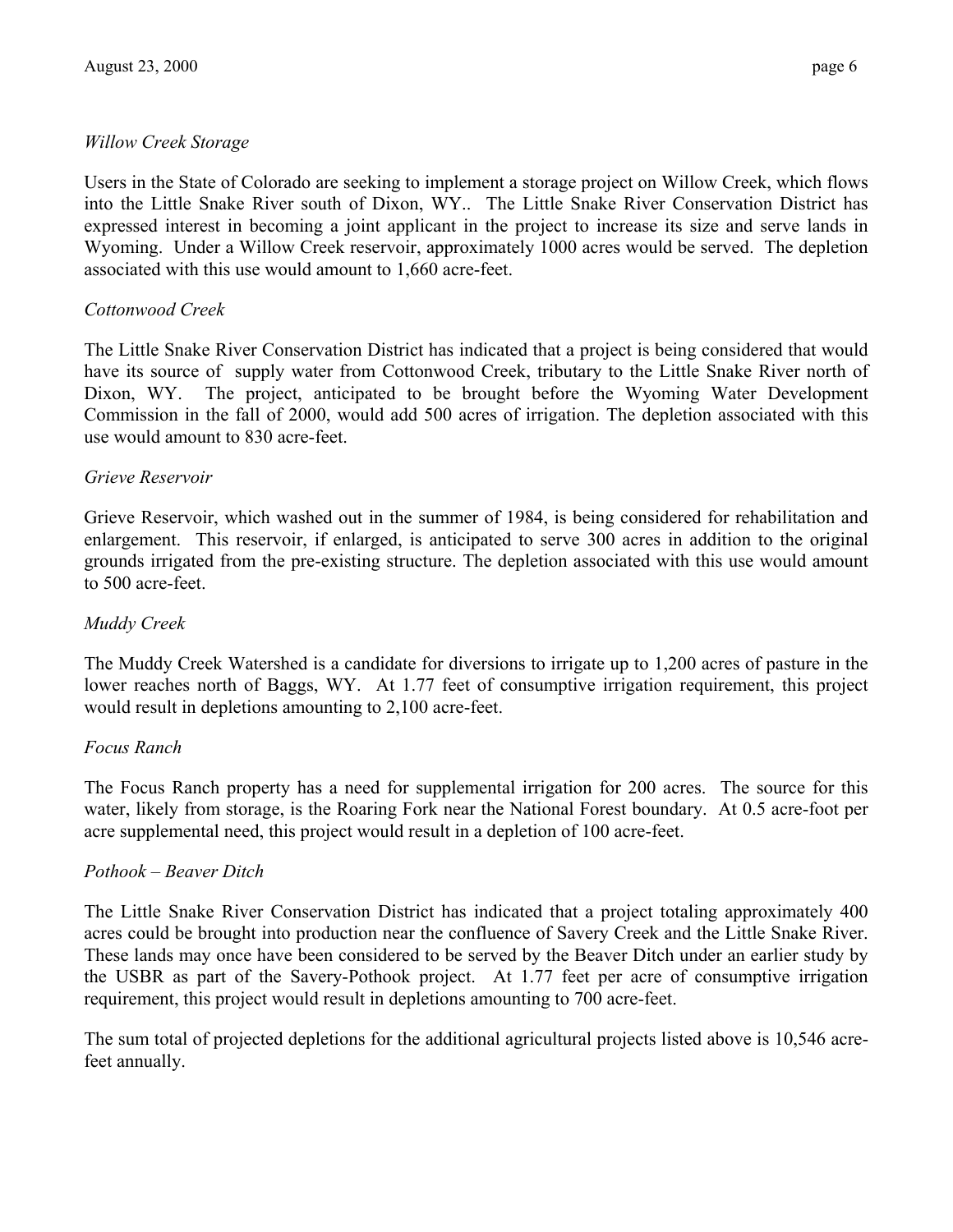#### *Industrial Uses*

In the Draft Environmental Impact Statement for Sandstone Reservoir, (Corps of Engineers, Omaha District, January, 1988) the ability to provide 20,000 acre-feet per year for a future industrial developer is presented. At that time a specific need for such water did not exist, although operation studies indicated such water was available for storage and development within the basin.

Industrial use projections outlined by Watts (2000) are used as a starting point to project future industrial use depletions to year 2045 for the Little Snake River Basin. Watts' industrial use projections do not purport to guess in what areas of the basin industrial use will grow, only that the growth will probably come from established industries. While Watts proposes three growth scenarios, only the moderate growth scenario is used herein (as was done with the projections for municipal use as described above). A reasonable approach given the non-spatial nature of industrial demand projections for the Green River Basin is to assign growth in industrial water demand on an area-weighted basis. To do otherwise would effectively discount that industrial growth will likely occur in the Little Snake River Basin. Wyoming's portion of the Little Snake River drainage (approx. 851,975 acres) is about 6.4 percent of the land area of the portion of the Green River Basin located in Wyoming (approx. 13,349,351 acres) (Chris Jessen, personal communication). Applying this basin area percentage (6.4 %) to the moderate industrial growth projection of 40,000 acre-feet per year yields 2,560, rounded to 3,000 acre-feet per year, of industrial water demand in year 2045. Application of the high industrial demand projection would yield an estimate of about 6,400 acre-feet per year. Maintaining the State of Wyoming's ability to provide industrial water when demand arises in the next 45 years is critically important. Based on the above, the future depletion estimate includes 3,000 acre-feet per year. Summary of Current and Future Depletions

The following current depletion estimates are presented:

| <b>Current Use</b>      | <b>Depletion, AF/YR</b> |
|-------------------------|-------------------------|
| Municipal (In-Basin)    | 76                      |
| City of Cheyenne        | 14,400                  |
| Agricultural            | 20,050                  |
| High Savery Reservoir   | 7,724                   |
| Diked Wetlands          | 284                     |
| <b>Small Reservoirs</b> | 49                      |
| Total                   | 42,583                  |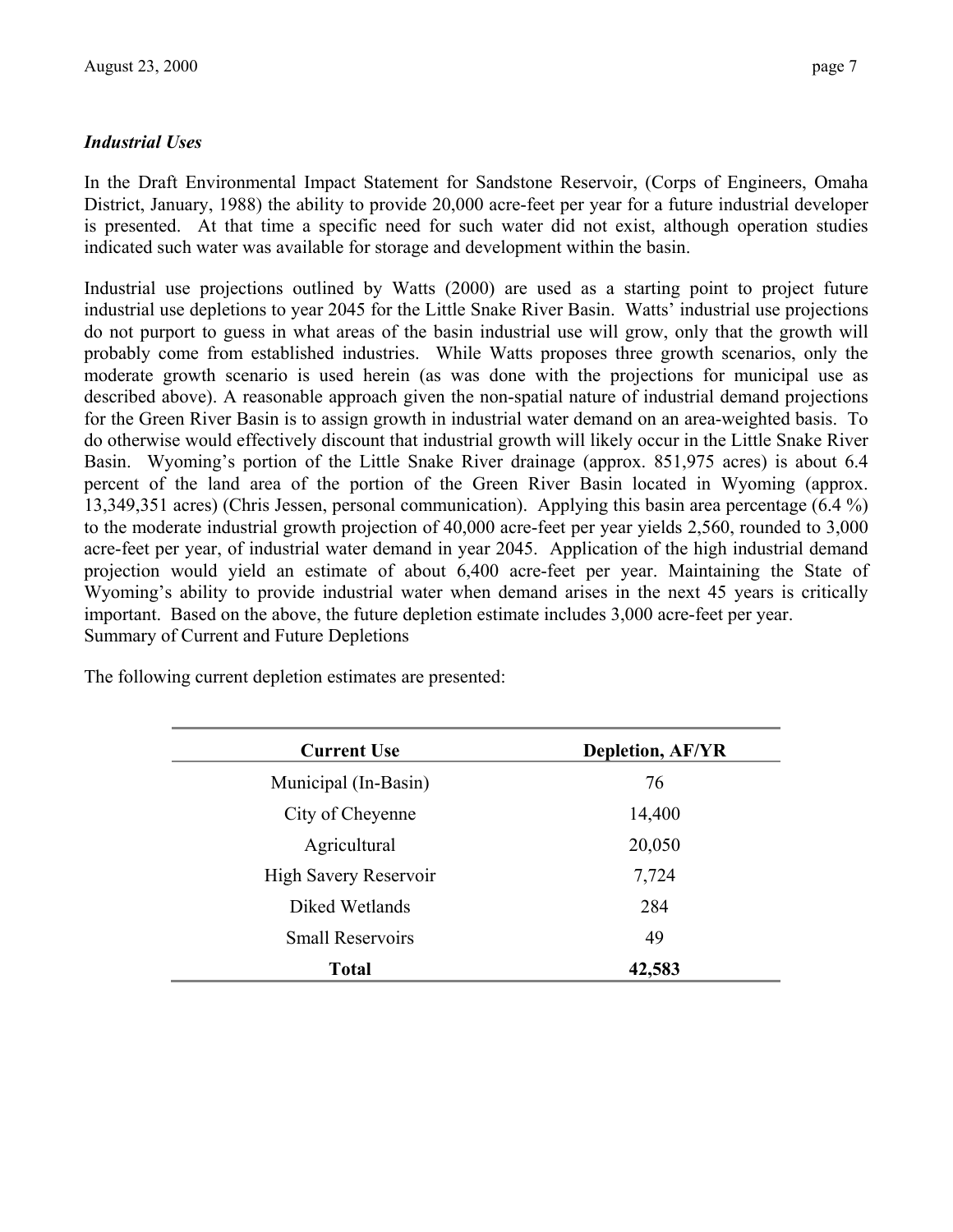Future depletions (year 2045) are estimated to be:

| <b>Future Use</b>                   | <b>Depletion, AF/YR</b> |
|-------------------------------------|-------------------------|
| Municipal (In-Basin)                | 88                      |
| City of Cheyenne                    | 22,656                  |
| Agricultural                        | 20,050                  |
| High Savery Reservoir               | 7,724                   |
| Diked Wetlands                      | 1,284                   |
| <b>Small Reservoirs</b>             | 663                     |
| <b>Additional Agricultural Uses</b> | 10,546                  |
| Industrial Use                      | 3,000                   |
| <b>Total</b>                        | 66,011                  |

For comparison, these depletions are compared to annual flows seen at one gage on the Little Snake River. The gage, Little Snake River near Dixon, WY (9-2570) provides an indication of the annual flows seen in the river. In addition, two tributaries contributing to flow in the river not included in the gage data are Muddy Creek and Willow Creek. Estimates of flows in these tributaries are also provided. Data are taken from USGS reports, which would already reflect depletions.

| <b>Gage or Tributary</b>                  | <b>Average Annual Flow, AF</b> |
|-------------------------------------------|--------------------------------|
| Little Snake River near Dixon (1911-1971) | 372,600                        |
| Muddy Creek (1987-1991)                   | 10,690                         |
| Willow Creek (1954-1993)                  | 7,440                          |
| <b>Total</b>                              | 408,860                        |

Summary

These depletions are independent of the amount of water *available* to Wyoming under provisions of the Upper Colorado River Basin Compact and the Colorado River Compact. The State of Wyoming's apportionment of the waters of the Colorado River System exists in perpetuity. Wyoming therefore continues to retain the right to develop all its available water resources under those Compacts in accordance with current governmental permitting requirements.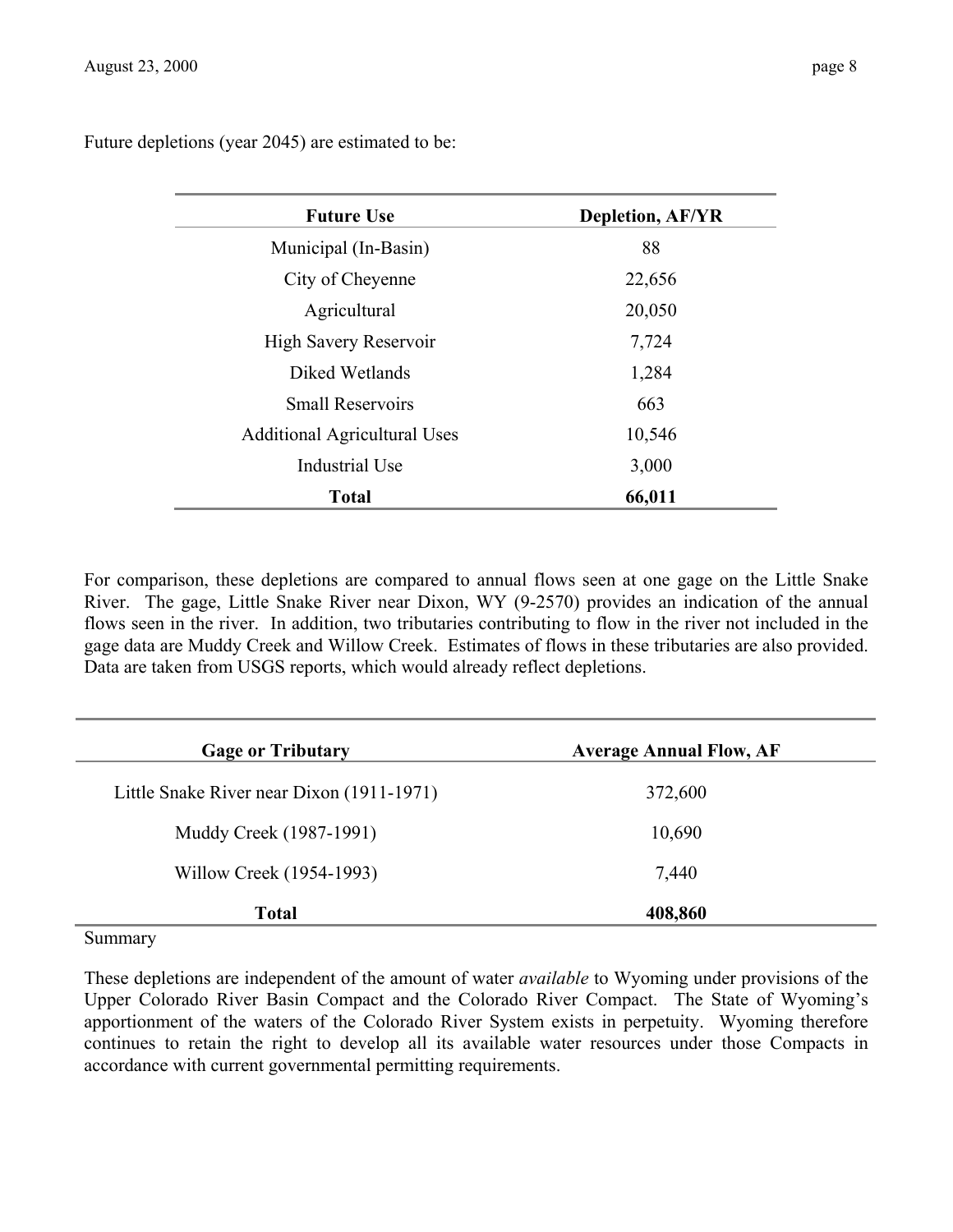- Black and Veatch, 1994, Cheyenne Water Supply Master Plan, Level I, prepared for the Cheyenne Board of Public Utilities and the Wyoming Water Development Commission.
- Burns and McDonnell, 1999, "Final Environmental Impact Statement, Little Snake Supplemental Irrigation Water Supply," prepared for the U.S. Department of the Army, Corps of Engineers, Omaha District.
- Department of the Army Corps of Engineers, Section 404 Permit Decision Document (Draft), June 5, 2000, Application # 199440326.
- Department of the Army Corps of Engineers, Omaha District, "Draft Environmental Impact Statement Sandstone Dam and Reservoir Municipal, Agricultural and Industrial Water Supply Project - Carbon County, Wyoming," January 1988.
- Hawkins, J. A. and J. S. O'Brien, 1997, Management Action Plan for Endangered Fish Recovery in the Little Snake River, Colorado and Wyoming. Final Draft Deport, Larval Fish Laboratory, Colorado State University, Fort Collins, Colorado.
- Jessen Chris, personal communication, August 22, 2000, States West Water Resources Corporation, Cheyenne, Wyoming; citing computation of land area from digital mapping provided by the University of Wyoming's Spatial Data and Visualization Center for the Green River Basin.
- Lidstone and Anderson, Inc., October 30, 1998, "Final Report, Little Snake River Basin Small Reservoir Development Project, Level III", submitted to the Wyoming Water Development Commission.
- O'Grady, Mike, Jack Meena and Frank Carr, June 20, 2000, "Irrigated Lands and Permit GIS Data," Technical Memorandum, States West Water Resources Corp., Green River Basin Water Plan.
- Pochop, Larry, Travis Teegarden, Greg Kerr, Ronald Delaney and Victor Hasfurther, October 1992, "Consumptive Use and Consumptive Irrigation Requirements in Wyoming," University of Wyoming, Cooperative Extension Service, Department of Rangeland Ecology & Watershed Management and the Wyoming Water Research Center, WWRC Publication No. 92-06.
- Purcell, Mike, June 22, 2000, "Basin Water Use Profile Municipal," Technical Memorandum, Purcell Consulting PC, Green River Basin Water Plan.
- Stone and Webster, 1987, "Streamflow Depletion Study, Sandstone Reservoir," prepared for the Wyoming Water Development Commission.
- Trelease, Frank J., Paul A. Rechard, Theodore J. Swartz and Robert D. Burman, July 1970, "Consumptive Use of Irrigation Water in Wyoming," University of Wyoming, Water Resources Research Institute, Wyoming Water Planning Report No. 5, Water Resources Series No. 19.
- Watts, Gary, August 2000, "Industrial Water Needs Projections," Draft Technical Memorandum (in final preparation), Watts and Associates, Inc., Green River Basin Water Plan.